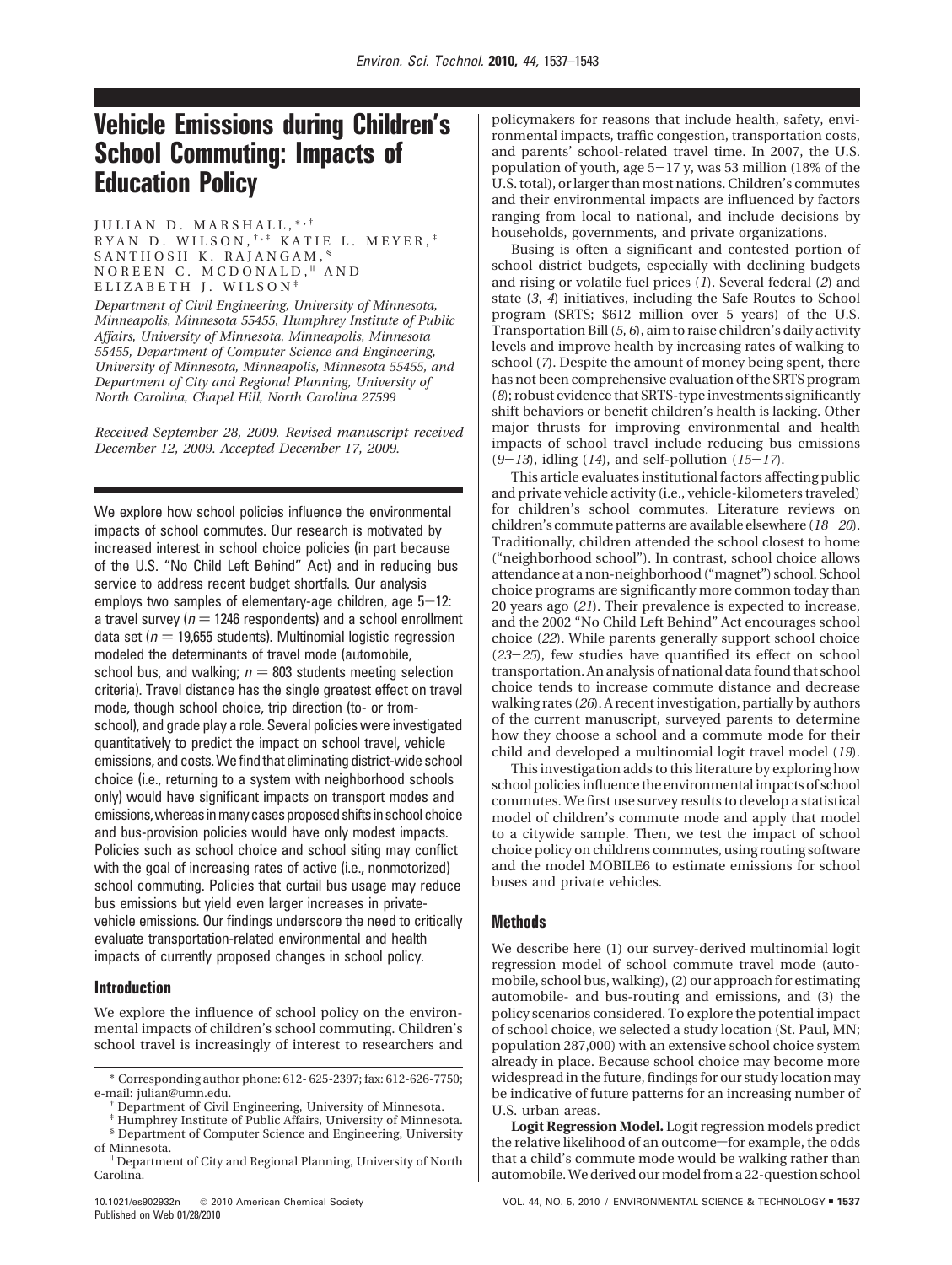travel survey administered to parents of elementary-age children in St. Paul Public Schools (SPPS). Information about the survey, including descriptive statistics of the results and an evaluation of the representativeness of respondents, is available elsewhere (*19, 20*). Survey questions included home and school locations, grade, race, gender, and to- and fromschool commute mode (see Supporting Information). Respondents indicated the number of days last week that their child with the most recent birthday traveled to- and fromschool via private vehicle, school bus, walking, bicycling, or another mode. We combined walking and bicycling because of low bicycling counts (0.9% of student-trips), and excluded from the model "other" modes (0.08% of student-trips) for the same reason. The regression model predicts students' dominant school travel mode among automobile, bus, and walk. Results suggest that for the comparison investigated here, this approximation (i.e., evaluating dominant travel mode only) is appropriate: children use one mode of travel for 77% of to-school trips, 80% of from-school trips, and 60% of all weekly trips. A minority of students (16%) switch dominant mode between to- and from-school trips.

In late May 2007, surveys were mailed to 6000 randomly selected households containing a child attending a St. Paul Public Schools (SPPS), grade K-8. All households received an English survey; a Spanish, Hmong, or Somali version was added where indicated by SPPS records of primary home language. Reminder postcards (English; non-English) followed one week later. The response rate was  $21\%$  ( $n = 1264$ ). We investigated nonresponse bias in the outcome variable by comparing modal splits by distance to school among survey respondents versus national estimates; we found similar rates of walking and motorized travel for trips of the same distance (*27*). Assessment of nonresponse by demographic characteristics found that wealthier and whiter households were more likely to respond to the survey, but the sample included substantial responses from minority groups (9% African-American, 11% Asian, 8% Latino) and lower income families (25% from households with incomes less than \$40,000). To help address nonresponse bias, survey weights were applied to match the city income and race profile. The diversity of respondents, our ability to weight the sample to reflect the population demographics, and similarities between our data and national data suggest that results presented here reflect true attributes of the system we studied, and are not spurious findings attributable only to the low response rate; further discussion is below.

We excluded the 51 (4%) surveys from middle school students (grades 7-8), 296 (23%) incomplete surveys, and 114 (9%) surveys from parents residing outside St. Paul, yielding 803 valid responses used in our model. We use only elementary school students  $(K-6)$  because of different catchment patterns and transportation rules for middle school students. We calculated the shortest-route network distance between residence and school using ArcGIS 9.1. Logit regression models estimate the relative likelihood that a student would use a specific travel mode (dependent variable), based on attributes such as commute distance (independent variables; see below).

After developing the logit model, we then applied it to all elementary-age SPPS children to estimate travel modes. Data on all 19,655 elementary-age students in SPPS were acquired in March 2008 through a research agreement with the school district. We excluded the 1046 (5%) of students enrolled in SPPS yet living outside district boundaries, yielding 18,609 children considered in analyses below. Reasons for removing those 5% of students (likely, children who previously lived in St. Paul, and remained as a SPPS student after moving nearby) include that busing is only available for students residing within the SPPS boundaries, and that the dominant

travel mode for this 5% is automobile (84%). Policies evaluated here would not directly alter mode choice for those families.

More information is available about the 803 survey respondents (based on the 22-question survey) than is available for the 18,609 SPPS children (based on the district's records: grade, race, gender, home-school commute distance). A detailed logit model that describes travel patterns for survey respondents only is available elsewhere (*19, 20*). The model generated here uses only those variables available for all SPPS students, thereby allowing direct application of the model to the district-wide sample. For each child, we randomly assigned a commute mode based on the probabilities estimated by the logit model. Model uncertainty is estimated by comparing predictions against the 803 survey responses. We explored the robustness of the findings to perturbations in input data by generating separate models for six subsets of the data (three random subsets, three pseudorandom subsets), as given below.

**Vehicle Routing.** We estimated shortest networkdistance travel routes for automobile or walking using ArcGIS, given trip origin and destination. Bus routes for each school were generated using ArcLogistics optimization, employing the following constraints: (1) a student's bus stop can be no more than 0.33 miles (0.54 km) from his/her home, (2) all buses start at the First Student bus depot (Como Avenue, St. Paul) and must arrive at the school at least 10 min before the school start time, (3) loading time is 30 s per stop, (4) maximum trip length is 1 h, (5) maximum seating capacity is 77 students, and (6) buses may drop-off students at the school only once, at the end of the route. These constraints reflect current SPPS bus practices. The two options for optimizing bus routes and number of buses are time and distance; both options yield identical or very similar results for situations investigated here.

**Emissions.** We employed the U.S. Environmental Protection Agency's MOBILE6 model (www.epa.gov/otaq/mobile. htm) to estimate emissions from private vehicles and school buses for five pollutants: CO,  $CO_2$ ,  $PM_{10}$ ,  $NO_x$ , and volatile organic compounds (VOCs). MOBILE6 separately provides running emissions during vehicle operation and nonrunning emissions such as cold-start, hot-soak, and diurnal breathing losses. Surveyed parents indicated whether school commutes are sole- or multi-purpose trips. For sole-purpose trips, we estimate emissions as one round-trip between home and school. For multi-purpose trips (i.e., trip chaining), we estimated attributable emissions as one-half of a one-way trip between home and school.

To explore whether fleet-wide average emission factors from MOBILE6 are appropriate for vehicles employed by our subpopulation (i.e., families with elementary-age children), we considered the fuel economy (www.fueleconomy. gov; based on vehicle make, model, and year) and vehicle age for a random sample of 165 survey respondents. The resulting fuel economy values (mean 20.55 mpg; standard deviation 4.21 mpg) is comparable to the MOBILE6 fleetwide average (20.4 mpg). Similar findings apply to vehicle age (median [mean] age is 8 [8.1] years for survey respondents, and 8 [8.3] years for the MOBILE6 database), suggesting that MOBILE6 provides reasonable estimates for questions considered here.

**Policy Scenarios.** To explore environmental impacts of school policy choices, we investigated the following five policy scenarios.

(1) *Current*. In the base case, students are modeled as attending the school that they actually attend. Among surveyed children, 65% attend a magnet school, 35% attend a neighborhood school. Among all SPPS students, the divide is similar: 68% magnet, 32% neighborhood. Only 24% of surveyed children (20% of SPPS students) attend the school that is closest to their residence.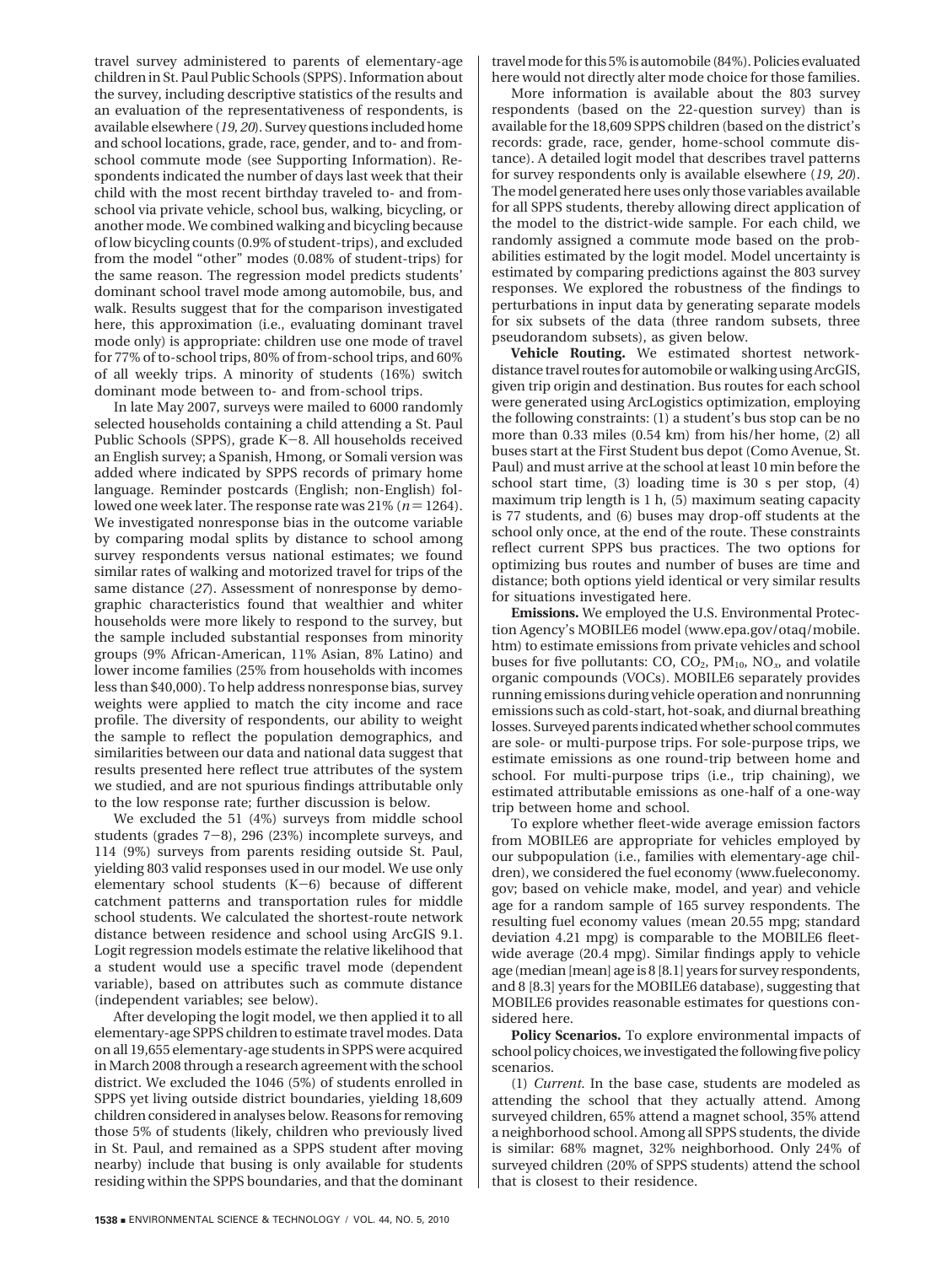#### **TABLE 1**. **Multinomial Logistic Regression Model**

| bus <sup>a</sup>                                   |            |             |              | walk <sup>a</sup>                               |            |             |                   |
|----------------------------------------------------|------------|-------------|--------------|-------------------------------------------------|------------|-------------|-------------------|
| coef.                                              | std. error | P >  z      | odds         | coef.                                           | std. error | P >  z      | odds              |
| $-1.269$                                           | 0.558      | 0.023       |              | 1.101                                           | 0.467      | 0.018       |                   |
| $-0.195$                                           | 0.133      | 0.145       | 0.823        | $-0.497$                                        | 0.224      | 0.027       | 0.609             |
| 0.939                                              | 0.145      | $\mathbf 0$ | 2.56         | $-0.022$                                        | 0.230      | 0.924       | 0.978             |
| $-1.15$                                            | 0.170      | 0           | 0.318        | 0.052                                           | 0.287      | 0.857       | 1.053             |
| $(0 = nonwhite)$<br>school commute travel distance |            |             |              |                                                 |            |             |                   |
| $\Omega$                                           |            |             |              | 0                                               |            |             |                   |
| 0.379                                              | 0.643      | 0.556       | 1.46         | 0.339                                           | 0.397      | 0.393       | 1.40              |
| 0.292                                              | 0.611      | 0.633       | 1.34         | $-1.83$                                         | 0.399      | 0           | 0.161             |
| 1.73                                               | 0.573      | 0.003       | 5.64         | $-1.77$                                         | 0.414      | 0           | 0.171             |
| 1.85                                               | 0.551      | 0.001       | 6.37         | $-3.27$                                         | 0.479      | 0           | 0.038             |
| 2.47                                               | 0.559      | 0           | 11.8         | $-4.30$                                         | 0.815      | 0           | 0.014             |
| 2.28                                               | 0.546      | 0           | 9.76         | $-5.60$                                         | 1.10       | 0           | 0.004             |
| 2.74                                               | 0.540      | $\Omega$    | 15.5         | $-4.27$                                         | 0.594      | $\mathbf 0$ | 0.014             |
| child's grade in school                            |            |             |              |                                                 |            |             |                   |
| 0                                                  |            |             |              | 0                                               |            |             |                   |
| 0.330                                              | 0.204      | 0.106       | 1.39         | 0.032                                           | 0.376      | 0.932       | 1.03              |
| $-0.190$                                           | 0.216      | 0.379       | 0.827        | 0.339                                           | 0.360      | 0.347       | 1.40              |
| 0.568                                              | 0.229      | 0.013       | 1.77         | $-0.776$                                        | 0.458      | 0.090       | 0.460             |
| 0.233                                              | 0.259      | 0.368       | 1.26         | 0.377                                           | 0.402      | 0.348       | 1.46              |
| 0.757                                              | 0.262      | 0.004       | 2.13         | 0.710                                           | 0.438      | 0.105       | 2.04              |
| 1.66                                               | 0.287      | 0           | 5.27         | 1.66                                            | 0.440      | 0           | 5.27              |
|                                                    |            | .<br>.      | $\mathbf{r}$ | $\mathbb{R}^2$ $\wedge$ $\mathbb{R}^2$ $\wedge$ | $\cdots$   |             | $-0.01$<br>$\sim$ |

*<sup>a</sup>* Automobile is the reference mode. Nagelkerke pseudo-*R*2: 0.54. Correct prediction rate: 75%. Number of observations: 803. Model is statistically significant at *p* < 0.001.

(2) *Random*. Each student is assigned to a random school in the district. This scenario represents the logical extreme of school choice: a situation in which location or travel distance does not matter.

(3) *Neighborhood Only*. Non-neighborhood schools are disallowed. Each student attending a non-neighborhood school was reassigned to the neighborhood school closest to his/her residence. This scenario represents the minimum necessary commute for connecting students and schools.

(4) *Regional Choice*. The district is subdivided into three equally sized zones (West, East, South); parents choosing a non-neighborhood school must select from among schools in their zone. These zones were selected based on conversations with SPPS staff to mimic most-likely zones if this policy were enacted. Currently, 67% of students attend a school inside their zone and the rest (33%) cross into a new zone during their school commute. For this scenario, the former group does not change schools; the latter group switches to a randomly selected within-zone school. At the suggestion of SPPS staff (*28*), we maintained five district-wide schools as exceptions to the within-zone requirement (Adams Spanish Immersion, Benjamin Mays, Capitol Hill, French Immersion, and Museum Magnet); students are allowed to cross into a new zone to attend one of these five schools.

(5) *Increased Walking*. All children within a certain radius of their school must commute via walking. This scenario, which reflects an extreme case of SRTS, mirrors the current scenario (i.e., we did not modify which school each student attends). The radii selected are 1 mile (1.6 km), with 0.5 miles (0.8 km) as a sensitivity analysis. Those two distances reflect both district policy that bus service is only guaranteed for students commuting more than 1 mile, and our observation based on our data, consistent with available literature, that walking rates are much greater for commute distance less than 0.5 mile than for greater than 0.5 mile.

For each policy scenario, our analyses included the following steps. We started with the base case (current scenario); modified the schools attended according to the description above; used the logit model to determine travel

mode for each child; for the increased walking scenario, reassigned appropriate students to walking; used ArcLogistics to determine school bus routes; and lastly calculated vehicle emissions and costs. Costs per vehicle-km are \$4.46 for SPPS buses (*29*) and \$0.34 for private vehicles (*30*).

#### **Results**

**Logit Model.** The logistic regression model estimates the odds of bus and walk relative to the reference mode (automobile). The model has a pseudo- $R^2$  of 0.54 and correctly predicts travel mode for 75% of the students. Given the small number of variables included in the model and the stochastic nature of travel-mode prediction (i.e., randomly selecting a mode based on the logit-calculated probabilities), the model exhibits good agreement with input data. For the 803 survey respondents, the proportion of students busing, driving, and walking are 74%, 13%, and 13%, respectively, in the model predictions, and 63%, 25%, and 13%, respectively, in the survey data. Predictions are more accurate for busing and walking (78% and 71%, respectively, of predictions are correct) than for driving (58% of predictions are correct).

Logit results are in Table 1. For example, for walking, at a commute distance of 0.8-1.2 km, the regression coefficient  $is -1.83$  and the odds ratio is 0.161. The sign of the regression coefficient (negative) indicates that, all else being equal, the likelihood that a student will walk rather than be driven is lower for that commute distance (0.8-1.2 km) than for the reference distance (<0.4 km). The odds that a student will walk rather than be driven (here and elsewhere, logit results are relative to reference mode [automobile]) at 0.8-1.2 km are 16.1% of the odds at the reference distance. At reference conditions (from-school trip, neighborhood school, travel distance less than 0.4 km, grade kindergarten, race nonwhite), the modeled likelihood of walking, busing, and driving are 70%, 7%, and 23%, respectively.

Some trends in Table 1 are nonmonotonic. In some cases, those trends involve statistical *p* values that indicate coefficients are not statistically significant. In other cases, the trends are statistically significant but still suggest a consistent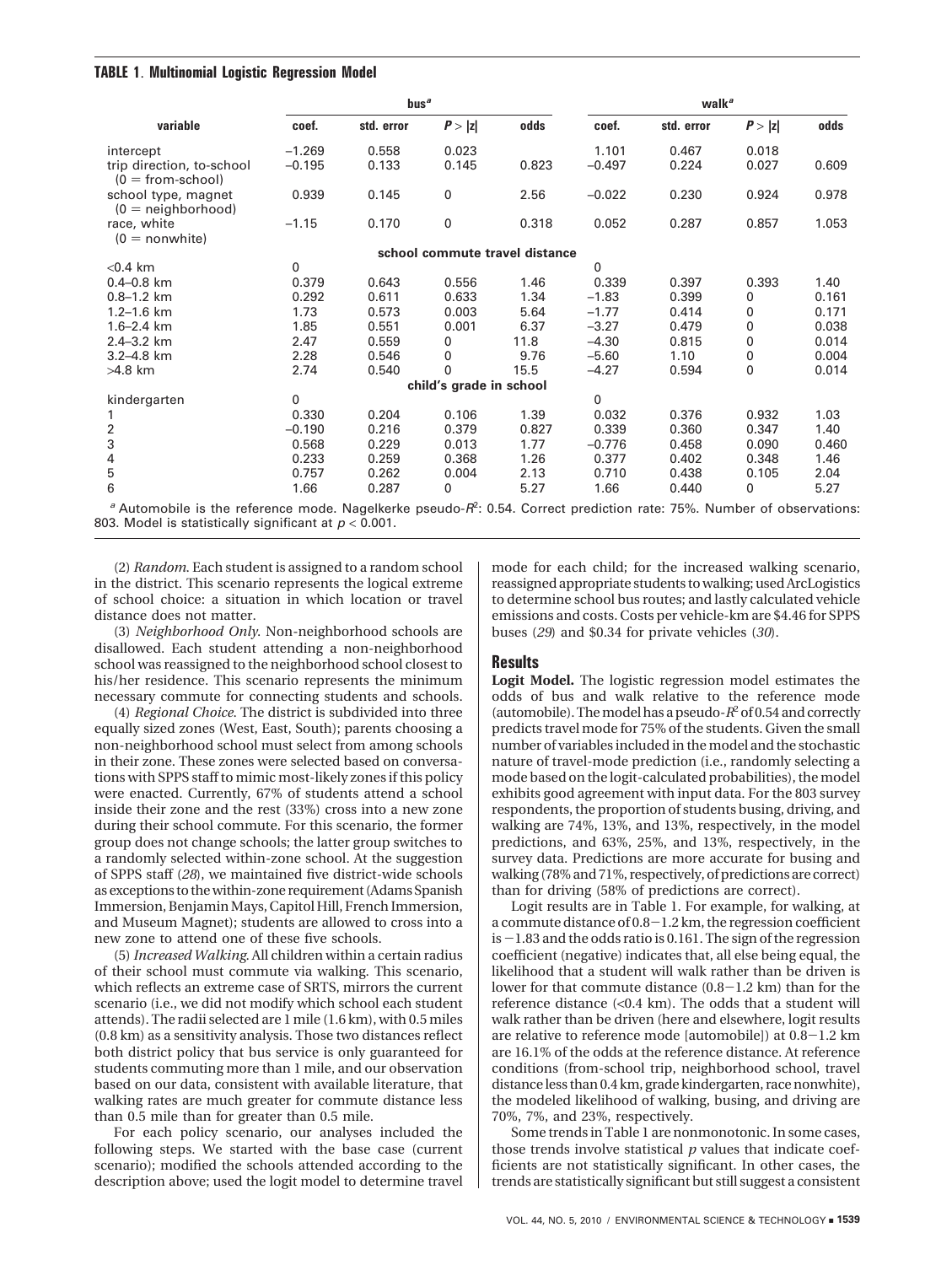|                                                                                                     | current |              |        | random                           | neighborhood only                                        | regional choice | increased walking |  |
|-----------------------------------------------------------------------------------------------------|---------|--------------|--------|----------------------------------|----------------------------------------------------------|-----------------|-------------------|--|
|                                                                                                     | magnet  | neighborhood | total  |                                  |                                                          |                 |                   |  |
| students                                                                                            | 12,694  | 5915         | 18,609 | 18,609                           | 18,609                                                   | 18,609          | 18,609            |  |
|                                                                                                     |         |              |        | travel distance                  |                                                          |                 |                   |  |
| mean (km)                                                                                           | 4.6     | 2.6          | 4.0    | 7.1                              | 0.8                                                      | 4.0             | 4.0               |  |
| median (km)                                                                                         | 4.1     | 1.7          | 3.4    | 6.8                              | 0.8                                                      | 3.4             | 3.4               |  |
|                                                                                                     |         |              |        | dominant travel mode to-school   |                                                          |                 |                   |  |
| auto $(\%)$                                                                                         | 15      | 32           | 21     | 16                               | 31                                                       | 27              | 12                |  |
| bus $(\%)$                                                                                          | 77      | 46           | 67     | 82                               | 28                                                       | 60              | 60                |  |
| walk $(%)$                                                                                          | 7       | 22           | 12     | 2                                | 41                                                       | 13              | 28                |  |
|                                                                                                     |         |              |        | dominant travel mode from-school |                                                          |                 |                   |  |
| auto $(\%)$                                                                                         | 13      | 26           | 17     | 14                               | 25                                                       | 23              | 10                |  |
| bus $(\%)$                                                                                          | 79      | 47           | 69     | 84                               | 27                                                       | 62              | 62                |  |
| walk $(%)$                                                                                          | 9       | 26           | 14     | 2                                | 48                                                       | 16              | 28                |  |
|                                                                                                     |         |              |        |                                  | total district passenger travel to-school <sup>a</sup>   |                 |                   |  |
| auto (km)                                                                                           | 7003    | 4133         | 11,136 | 20,250                           | 5064                                                     | 16,360          | 9724              |  |
| walk (km)                                                                                           | 1029    | 1027         | 2056   | 832                              | 4691                                                     | 2030            | 4902              |  |
| bus (vehicle-km)                                                                                    | 2448    | 499          | 2947   | $\sim$ 5000                      | 146                                                      | 2090            | 3005              |  |
| bus (passenger-km)                                                                                  | 50,280  | 10,260       | 60,540 | ~110,000                         | 5535                                                     | 55,770          | 59,110            |  |
|                                                                                                     |         |              |        |                                  | total district passenger travel from-school <sup>a</sup> |                 |                   |  |
| auto (km)                                                                                           | 5862    | 3519         | 9381   | 17,310                           | 4176                                                     | 14,030          | 8224              |  |
| walk (km)                                                                                           | 1211    | 1240         | 2451   | 1137                             | 5613                                                     | 2546            | 5032              |  |
| bus (vehicle-km)                                                                                    | 2494    | 519          | 3013   | $\sim$ 5000                      | 144                                                      | 2157            | 3074              |  |
| bus (passenger-km)                                                                                  | 51,240  | 10,660       | 61,900 | ~110,000                         | 5501                                                     | 57,590          | 60,480            |  |
| <sup>a</sup> Sum of student travel distance by mode. For auto, vehicle-km is equal to passenger-km. |         |              |        |                                  |                                                          |                 |                   |  |

finding (e.g., busing odds ratios for 2.4-3.2 km, 3.2-4.8 km, and >4.8 km are nonmonotonic, but all three values indicate that busing is approximately 1 order of magnitude more likely than the reference mode). These nonmonotonic trends emphasize the importance of using categorical variables (Table 1) rather than linear regression.

Odds of walking decline rapidly at longer travel distances: for travel distances greater than 1.6 km (1 mile), the odds of walking are nearly zero (less than 2% of the odds of being driven). The reverse holds for busing: all else being equal, the odds that a student will bus are 6-16 times greater for distances greater than 1.6 km than for the reference distance, likely mirroring the SPPS busing policy. The odds of busing are not statistically different at distances less than 1.2 km than at the reference distance.

Odds of walking to-school are 61% of the odds of walking from-school, a finding consistent with previous research (*31, 32*). Busing appears to follow a similar trend (lower odds to-school than from-school), but at a 95% confidence interval the difference is not statistically significant.

Odds of busing are  $2.6 \times$  greater for magnet students than neighborhood students. In the logit model, school type is not a statistically significant predictor of walking odds. However, actual and logit-predicted walking rates differ by school type, because on average travel distance is greater (and therefore walking rates are lower) for magnet than for neighborhood schools. Busing and walking are generally more likely among older children than kindergarteners. Finally, odds of busing are  $3\times$  lower for whites as for nonwhites. Race is not a significant predictor of walking odds.

To explore the robustness of the model to perturbations in input data, we generated analogous models as Table 1, using subsets of the input data: three subsets were random (in each case, employing 2/3 of the data  $[n = 535]$ ) and three subsets were pseudorandom (street name of home residence begins with a letter between "A" and "M"  $[n = 548]$ ; school name begins with a letter between "A" and "M"  $[n = 647]$ ; number of household vehicles  $= 2$  [ $n = 480$ ]). Model coefficients are similar for these six models as for the main model. Correct prediction rates and pseudo-*R*<sup>2</sup> values are consistent for the six models (71%-77% and 0.52-0.61, respectively) as for the main model (75% and 0.54, respectively). These findings suggest that the logit model is reasonably robust to perturbations in input data.

**Scenarios.** Table 2 presents estimated travel demand by mode for each scenario. Rates and distances of active travel per scenario are shown in Figure 1. Emission estimates are summarized in Figure 2. Results per scenario reflect shifts in travel distances and modes, and differences in emissions for automobiles versus buses.

*Current*. The median travel distance is 3.4 km. Relative to magnet schools, neighborhood schools have ∼2× shorter average travel distance, ∼2× lower busing rates, ∼2× higher automobile rates, and ∼3× higher walking rates. The percent of students living within 1 mile of school is ∼2× greater for neighborhood schools than for magnet schools (46% versus 19%).

*Random*. Relative to the current scenario, average commute distance nearly doubles (from 4.0 to 7.1 km). Walking rates decrease dramatically (from ∼13% to 2%) and the total distance walked decreases 56%. Automobile usage rates decrease, but because of the longer commute distance, total automotive travel distance nearly doubles. Busing rates increase, and busing passenger-distance nearly doubles. This scenario represents a bounding exercise only; we did not estimate emissions or costs for this case.

*Neighborhood Only*. The neighborhood only scenario (i.e., eliminating school choice) reduces average travel distance 4- to 5-fold. Walking rates increase 3- to 4-fold, and distance walked more than doubles. Automobile rates increase, but owing to shorter commutes, distance traveled by automobile is more than cut in half. Busing rate drops by more than half and busing distance declines by more than an order of magnitude. Emissions are 3-8 times lower for the neighborhood-only scenario as for the current scenario.

*Regional Choice*. Here, the 33% of students attending a school outside their region were modeled as switching schools. Median and mean travel distance are nearly unchanged, as are walking rate and walking distance. Distance bused decreases ∼7%, but automobile usage increases, with distance traveled by automobile increasing ∼50%. The net emission impact is a 13% reduction for NO*<sup>x</sup>* and a 4-45% increase for the remaining pollutants. The fraction of emissions coming from buses decreases. The bus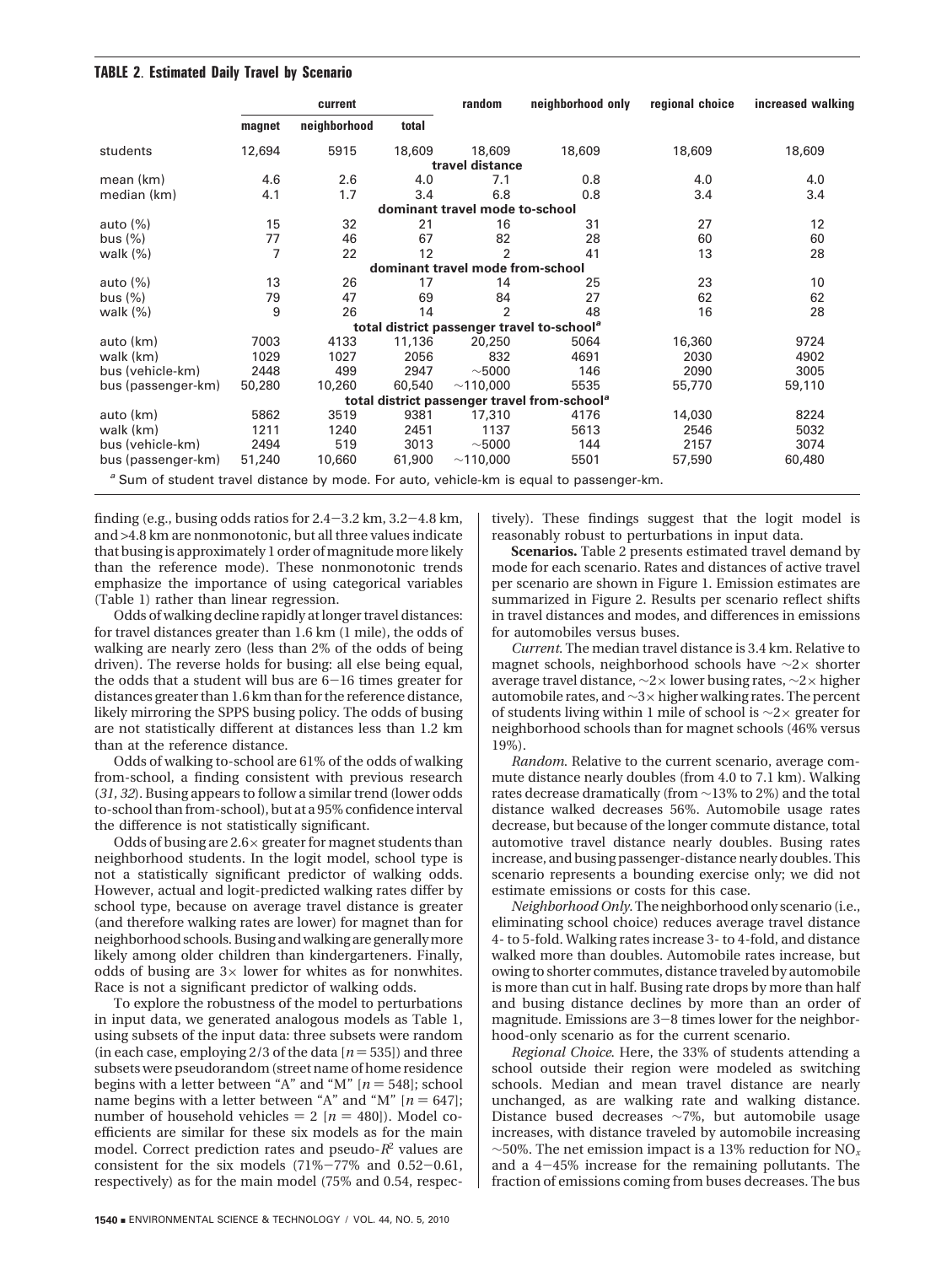

**FIGURE 1. Student commuting via active travel per scenario.**



**FIGURE 2. Emissions (kg day**-**<sup>1</sup> ) and direct costs (\$ day**-**<sup>1</sup> ) per scenario.**

load factor, which is a measure of the efficiency with which busing service can be offered, increases ∼30% (average passenger-km per vehicle-km: 21 for current, 27 for regional choice).

*Increased Walking*. Here the 27% of students living within 1 mile of their school are assigned to walking. Walking rate and walking distance more than double. Automobile usage declines 8 percentage points (from 19% to 11%), and automobile travel distance declines ∼13%. Busing rate decreases 7 percentage points, but total distance bused decreases only ∼2% because few people living within 1 mile from school are currently bused and because shifting those students' travel mode does not significantly alter bus routes. Emission decreases are  $1-12\%$  among pollutants.

Figure 2 provides estimates of direct costs for transportation. The regional choice scenario reduces bus costs but increases costs for private automobiles; analogous results hold for emissions. Travel costs are more than 7 times greater for current school-choice as for neighborhood-only. As discussed below, cost estimates are sensitive to the use of local versus national data (see Table 3).

### **Discussion**

Our results indicate that school-assignment policy can have a large effect on environmental impacts of school commute travel. Relative to the neighborhood-only (i.e., non-schoolchoice) scenario, emissions of  $CO<sub>2</sub>$  and of the four urban air pollutants studied here are 4-7 times greater for regional school-choice and 3-8 times greater for current school-

### **TABLE 3**. **Transportation Costs by Scenario, Using Local versus National Data**

| scenario                                                             | using local costs <sup>a</sup>                                      | using national costs <sup>a</sup>                                  |
|----------------------------------------------------------------------|---------------------------------------------------------------------|--------------------------------------------------------------------|
| current<br>neighborhood only<br>regional choice<br>increased walking | \$33,500 (79%)<br>\$4,400 (29%)<br>\$29,200 (65%)<br>\$33,200 (82%) | \$17,400 (60%)<br>\$3,600(14%)<br>\$17,700 (42%)<br>\$16,700 (64%) |
|                                                                      |                                                                     |                                                                    |

*<sup>a</sup>* Dollar amounts indicate combined (bus + automobile) direct costs per day. Values in parentheses indicate percent attributable to bus costs.

choice. Transportation costs and rates of active commute travel (walking/biking) are 8 times greater and 3 times lower, respectively, for the current scenario as for the neighborhood only scenario.

Generally, institutional decisions such as the case considered here (school choice) can have significant impacts on an organization's greenhouse gas emissions. Those impacts are often not fully quantified prior to the decision, in part reflecting the technical challenges involved in such comparisons and in part reflecting that environmental considerations are typically a secondary concern in such decisions. Our investigation highlights a case in which choices having little or no explicit connection with the environment end up having significant environmental consequences, and also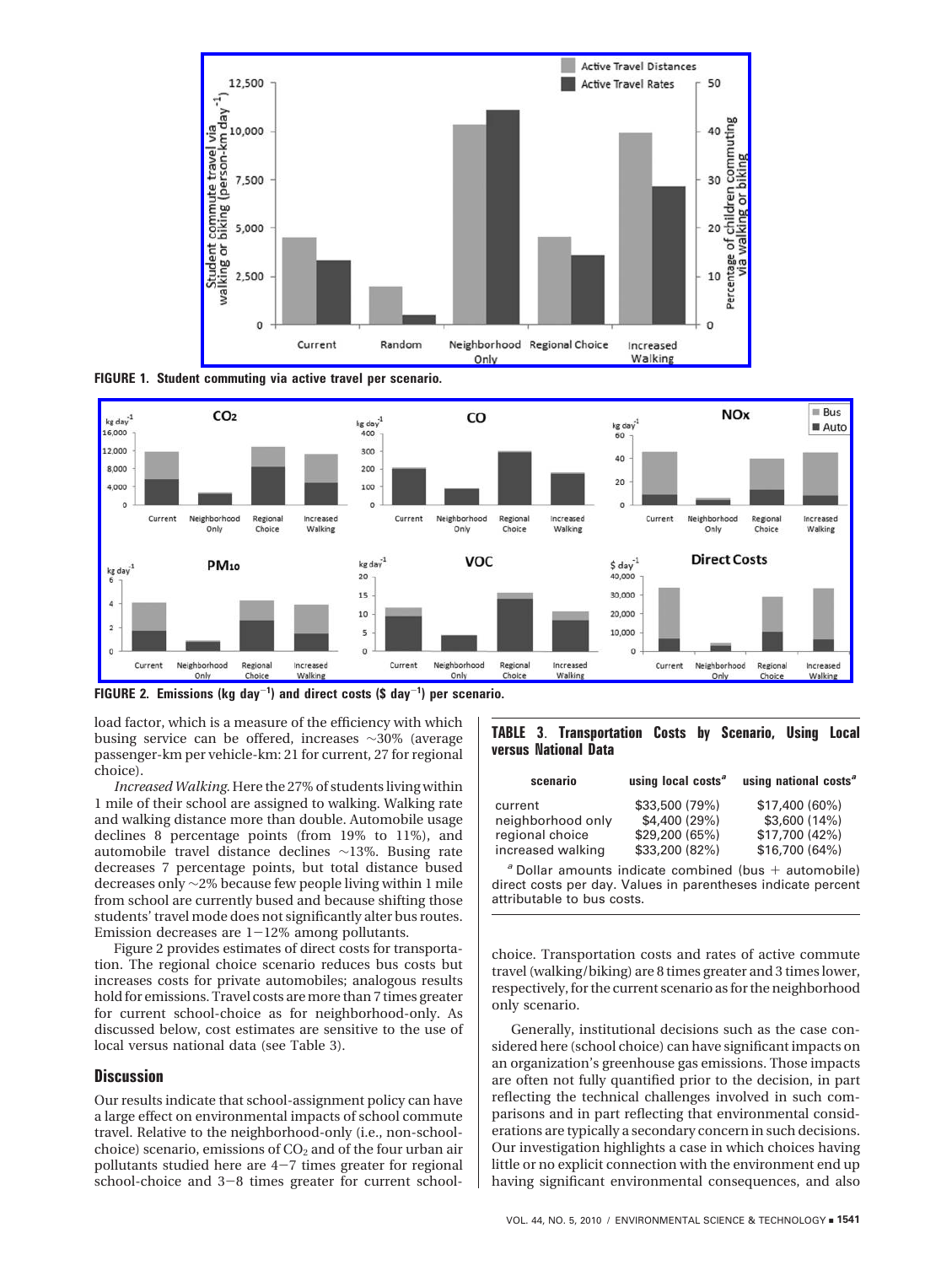one in which shifts in activity level (vehicle-kilometers traveled) have a strong influence on  $CO<sub>2</sub>$  and other vehicle emissions.

The emissions reductions for the increased walking (SRTS) and the regional choice scenarios are surprisingly modest. Because many people in SPPS choose to attend a school that is farther than they wish to walk (i.e., commute distance greater than 1 mile), for our study location efforts to improve walking safety (SRTS) are projected to have only minor impacts on the overall system in terms of emissions. (However, as highlighted above and in Figure 1, the increased walking scenario exhibits notable increases in walking rates relative to current.) This finding may or may not hold in locations without school choice. In the regional choice scenario, the 33% of students changing school receive a random new school in their choice region; the new school is not necessarily closer than their previous school. Reductions in bus travel are offset by increases in automobile travel; for some pollutants, increases in automobile emissions more than offset reductions in bus emissions. Both findings suggest that these policies may not produce the hoped-for reduction in costs and emissions, especially when both public (bus) and private (automobile) costs and emissions are analyzed.

Because we focus on environmental impacts, we do not evaluate here the advantages cited by school choice advocates (e.g., increased racial and socioeconomic integration, parental choice, rise in magnet and other specialized learning programs, increased overall educational quality owing to competition among schools), nor whether the disadvantages (e.g., additional commuting; additional administrative burden) outweigh potential advantages. Another important issue not investigated here is siting policies for new schools. School districts often must choose between investing resources in existing schools (upkeep and maintenance) versus constructing a new school near current population centers or in "green fields" farther from population centers. Our investigation highlights potential environmental, health, and economic benefits of locating schools relatively closer to students' homes.

School choice can dramatically reduce active travel and the potential impacts of SRTS-type interventions. With widespread interest and investment in SRTS and schoolchoice, more work is needed to evaluate whether and how those two goals can work together.

All studies have limitations and uncertainties. Here, we use a survey with a low response rate (21%) to explore the possible impact of changes in school policy. We implicitly assume that respondents were truthful, that the preferences of nonrespondents do not differ significantly from respondents (other than via demographic differences, as accounted for using weighting factors), and that future actions would be predicted by the logit model developed here. Our investigation evaluates costs and emissions from school commutes only, and does not consider issues such as emission-reduction technologies (e.g., electric vehicles; diesel retrofitting) or changes in residential or workplace locations.

We hypothesize that school travel surveys may generally receive low response rates because of safety concerns about revealing children's travel patterns and locations, even to university researchers. For example, an Australian study of school travel reported a 27% response rate among parents of  $5-6$  year olds and  $44\%$  among parents of  $10-12$  year olds; responses were lower in disadvantaged areas than in other areas (*33*). While classic texts on survey methodology highlight the importance of high response rates (*34, 35*), a recent literature review emphasized that "there is little empirical support for the notion that low response rate surveys de facto produce estimates with high nonresponse bias" and that "nonresponse rate alone is a weak predictor of nonresponse bias" (*36*). Recent analyses and meta-analyses find

1542 **BENVIRONMENTAL SCIENCE & TECHNOLOGY / VOL. 44, NO. 5, 2010** 

that lower response rates (for example, 61% versus 36% (*37*), and 50% versus 25% (*38*)) generally do not alter survey results significantly.

An important finding, and a potential source of uncertainty for extrapolation to other locations, is that the use of local rather than national data may influence results. For example, school bus costs are higher in St. Paul (\$4.46 km<sup>-1</sup>) than the national average (\$1.76 km-<sup>1</sup> ) (*39*), owing in part to the contract-based bus service used in SPPS. As a result, among the four scenarios considered in Figure 2, the thirdmost-expensive option (regional choice) becomes the firstmost-expensive option if one employs national rather than local bus-cost data (Table 3). The reason for this shift in ranking is that regional choice involves the highest automobile costs of the four scenarios; automobiles are less than half of the total cost if using local data, but more than half if using national data.

Child travel is uniquely influenced by decisions of others, including parents and school boards. Research presented here can help inform education policies that maximize learning opportunities, provide health benefits, and improve safety, while reducing transportation costs, environmental impacts, congestion, and parent's school-related travel. Two of the policies we tested yielded only modest impacts to school commuting and its environmental impacts, while the third policy yielded significant shifts in travel and its environmental impacts. As mentioned above, few tools are currently available to help school districts explore transportation impacts of school policy. We are in early stages of developing a decision support tool, freely available online (http://schooltransport.hhh.umn.edu/), which we hope will help address this gap. This online tool is presently applied to St. Paul only, but with basic information (e.g., names and locations of schools) could be extended to evaluate other locations.

#### **Acknowledgments**

We gratefully acknowledge the survey respondents. Karl Terrey at ESRI provided excellent assistance with ArcLogistics. Partial funding for this research was provided by the Intelligent Transportation Systems (ITS) Institute, a program of the University of Minnesota's Center for Transportation Studies (CTS) through the TechPlan Program at the Humphrey Institute's State and Local Policy Program. Financial support was provided by the United States Department of Transportation's Research and Innovative Technologies Administration (RITA).

### **Supporting Information Available**

The survey administered to parents in St. Paul. This material is available free of charge via the Internet at http:// pubs.acs.org.

## **Literature Cited**

- (1) Belden, D. Students, Staff Bid Teary Farewell. *St. Paul Pioneer Press* **2006**, B1.
- (2) Centers for Disease Control and Prevention. Kids Walk-to-School; http://www.cdc.gov/nccdphp/dnpa/kidswalk/ (accessed July 6, 2009).
- (3) Boarnet, M. G.; Anderson, C. L.; Day, K.; McMillan, T.; Alfonzo, M. Evaluation of the California Safe Routes to School legislation: urban form changes and children's active transportation to school. *Am. J. Prevent. Med.* **2005**, *28* (2S2), 134–140.
- (4) Butcher, H. L. Safe Routes to School in Superior, WI and Duluth, MN. In *Proceedings of the 10th National Conference on Transportation Planning for Small and Medium-Sized Communities,* Nashville, Tennessee, 2006; Transportation Research Board: Nashville, TN, 2006.
- (5) Federal Highway Administration. Safe Routes to School; http:// safety.fhwa.dot.gov/saferoutes/ (accessed July 6, 2009).